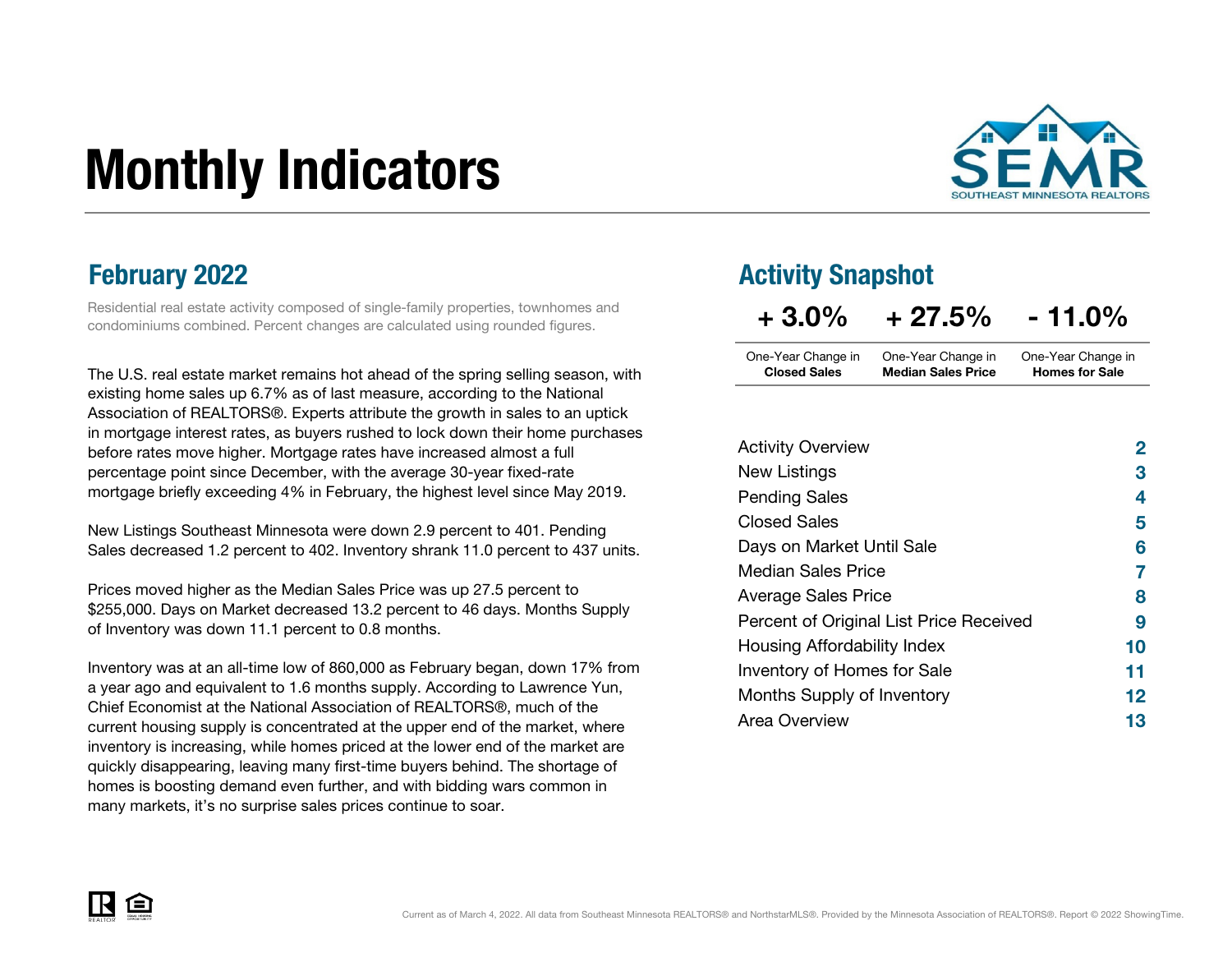## Activity Overview

Key metrics by report month and for year-to-date (YTD) starting from the first of the year.



| <b>Key Metrics</b>           | <b>Historical Sparkbars</b>                  | 2-2021    | 2-2022    | <b>Percent Change</b> |           | <b>YTD 2021 YTD 2022</b> | <b>Percent Change</b> |
|------------------------------|----------------------------------------------|-----------|-----------|-----------------------|-----------|--------------------------|-----------------------|
| <b>New Listings</b>          | 2-2019<br>2-2021<br>2-2020<br>2-2022         | 413       | 401       | $-2.9%$               | 754       | 736                      | $-2.4%$               |
| <b>Pending Sales</b>         | 2-2019<br>$2 - 2020$<br>$2 - 2021$<br>2-2022 | 407       | 402       | $-1.2%$               | 787       | 784                      | $-0.4%$               |
| <b>Closed Sales</b>          | 2-2019<br>2-2021<br>2-2020<br>2-2022         | 303       | 312       | $+3.0%$               | 660       | 658                      | $-0.3%$               |
| <b>Days on Market</b>        | 2-2019<br>$2 - 2020$<br>$2 - 2021$<br>2-2022 | 53        | 46        | $-13.2%$              | 55        | 45                       | $-18.2%$              |
| <b>Median Sales Price</b>    | 2-2019<br>2-2020<br>2-2021<br>2-2022         | \$200,000 | \$255,000 | $+27.5%$              | \$212,000 | \$246,000                | $+16.0%$              |
| <b>Avg. Sales Price</b>      | 2-2019<br>2-2020<br>$2 - 2021$<br>2-2022     | \$231,949 | \$301,870 | $+30.1%$              | \$241,250 | \$287,970                | $+19.4%$              |
| Pct. of Orig. Price Received | 2-2019<br>2-2020<br>2-2021<br>2-2022         | 96.8%     | 98.3%     | $+1.5%$               | 96.9%     | 97.9%                    | $+1.0%$               |
| <b>Affordability Index</b>   | 2-2019<br>$2 - 2021$<br>2-2020<br>2-2022     | 208       | 155       | $-25.5%$              | 196       | 161                      | $-17.9%$              |
| <b>Homes for Sale</b>        | $2 - 2021$<br>2-2019<br>2-2022<br>2-2020     | 491       | 437       | $-11.0%$              | $-1$      |                          |                       |
| <b>Months Supply</b>         | 2-2019<br>2-2020<br>$2 - 2021$<br>2-2022     | 0.9       | 0.8       | $-11.1%$              |           |                          |                       |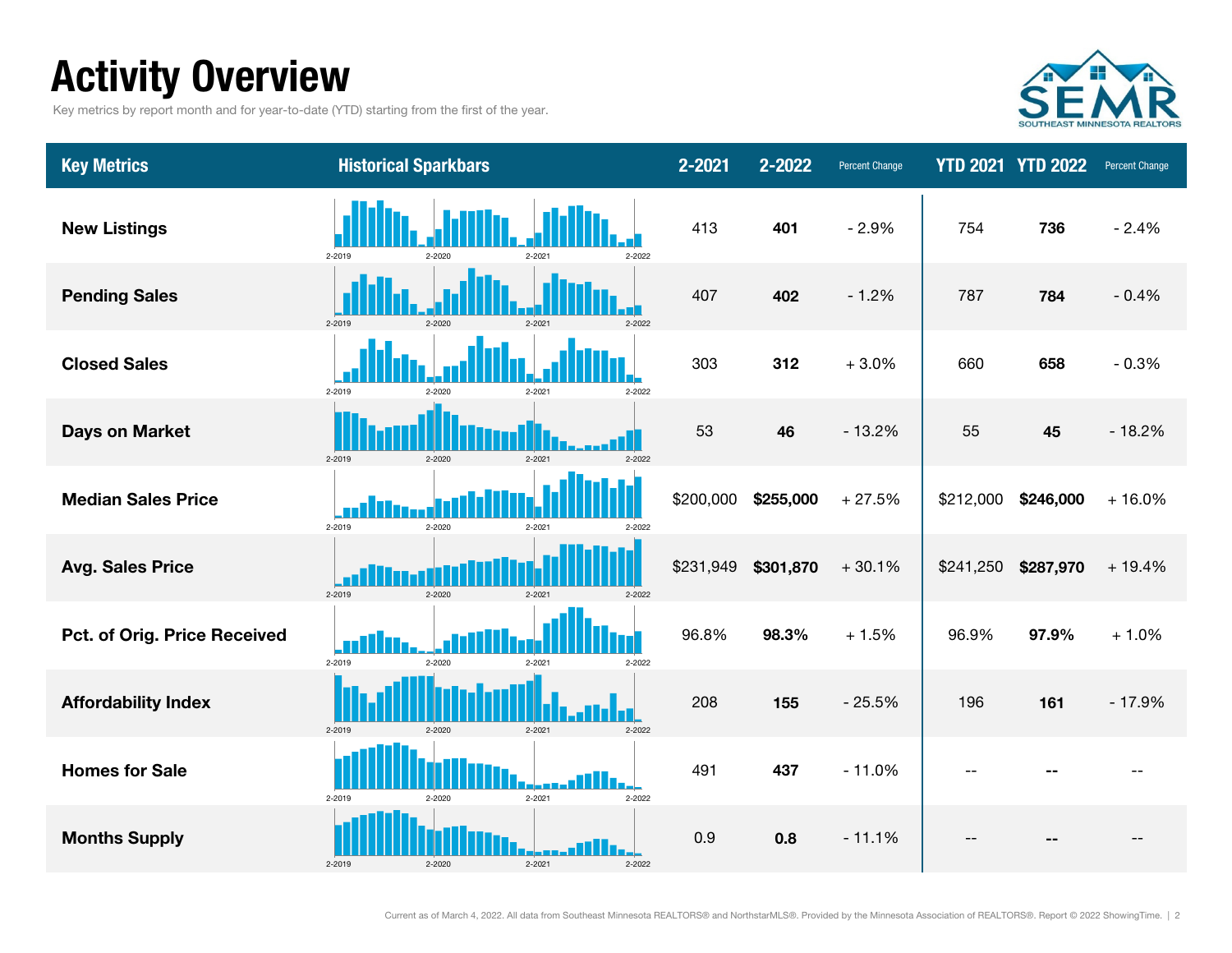## New Listings

A count of the properties that have been newly listed on the market in a given month.





| <b>New Listings</b> |     | <b>Prior Year</b> | <b>Percent Change</b> |
|---------------------|-----|-------------------|-----------------------|
| <b>March 2021</b>   | 681 | 707               | $-3.7%$               |
| April 2021          | 737 | 594               | $+24.1%$              |
| May 2021            | 634 | 699               | $-9.3%$               |
| June 2021           | 761 | 693               | $+9.8%$               |
| July 2021           | 767 | 706               | +8.6%                 |
| August 2021         | 695 | 713               | $-2.5%$               |
| September 2021      | 665 | 642               | $+3.6\%$              |
| October 2021        | 589 | 607               | $-3.0\%$              |
| November 2021       | 391 | 358               | $+9.2%$               |
| December 2021       | 292 | 256               | $+14.1%$              |
| January 2022        | 335 | 341               | $-1.8%$               |
| February 2022       | 401 | 413               | $-2.9\%$              |
| 12-Month Avg        | 579 | 561               | $+3.2%$               |
|                     |     |                   |                       |

#### Historical New Listings by Month



736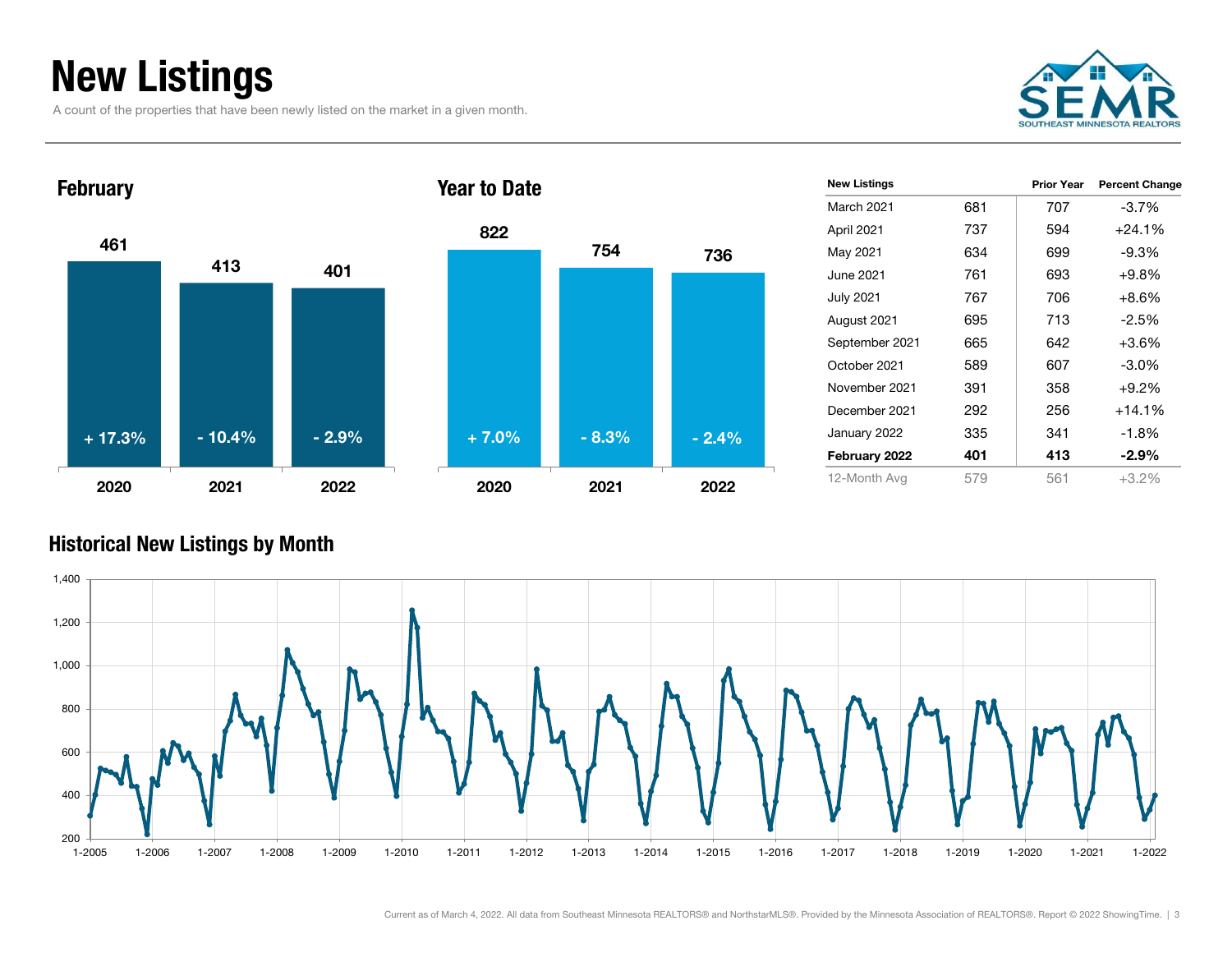### Pending Sales

A count of the properties on which offers have been accepted in a given month.





| IVAI LU PULU |         |         |
|--------------|---------|---------|
| 804          | 787     | 784     |
|              |         |         |
|              |         |         |
|              |         |         |
|              |         |         |
| $+22.4%$     | $-2.1%$ | $-0.4%$ |
| 2020         | 2021    | 2022    |

| <b>Pending Sales</b> |     | <b>Prior Year</b> | <b>Percent Change</b> |
|----------------------|-----|-------------------|-----------------------|
| March 2021           | 613 | 553               | +10.8%                |
| April 2021           | 704 | 511               | $+37.8%$              |
| May 2021             | 648 | 631               | $+2.7%$               |
| June 2021            | 614 | 754               | $-18.6%$              |
| <b>July 2021</b>     | 599 | 673               | $-11.0%$              |
| August 2021          | 623 | 690               | $-9.7%$               |
| September 2021       | 549 | 638               | $-13.9%$              |
| October 2021         | 552 | 591               | $-6.6\%$              |
| November 2021        | 491 | 441               | $+11.3%$              |
| December 2021        | 365 | 374               | $-2.4\%$              |
| January 2022         | 382 | 380               | $+0.5%$               |
| February 2022        | 402 | 407               | $-1.2\%$              |
| 12-Month Avg         | 545 | 554               | $-1.6%$               |

### Historical Pending Sales by Month

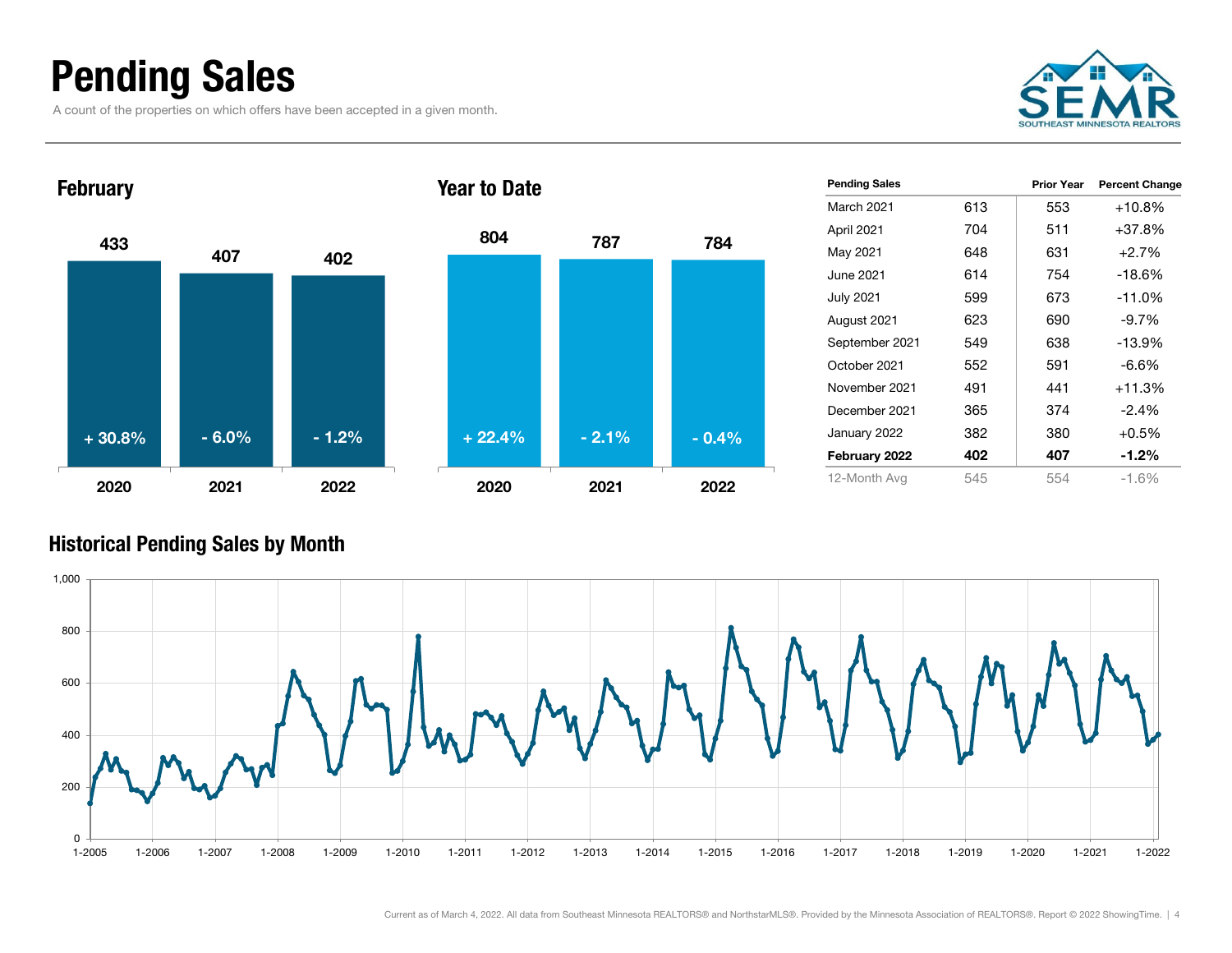### Closed Sales

A count of the actual sales that closed in a given month.





| <b>Closed Sales</b> |     | <b>Prior Year</b> | <b>Percent Change</b> |
|---------------------|-----|-------------------|-----------------------|
| <b>March 2021</b>   | 413 | 440               | $-6.1\%$              |
| April 2021          | 493 | 448               | $+10.0%$              |
| May 2021            | 624 | 504               | $+23.8\%$             |
| June 2021           | 768 | 677               | $+13.4%$              |
| <b>July 2021</b>    | 628 | 793               | $-20.8%$              |
| August 2021         | 648 | 651               | $-0.5%$               |
| September 2021      | 625 | 660               | $-5.3%$               |
| October 2021        | 626 | 722               | $-13.3%$              |
| November 2021       | 535 | 528               | $+1.3%$               |
| December 2021       | 548 | 538               | $+1.9%$               |
| January 2022        | 346 | 357               | $-3.1\%$              |
| February 2022       | 312 | 303               | $+3.0%$               |
| 12-Month Avg        | 547 | 552               | $-0.9\%$              |

### Historical Closed Sales by Month

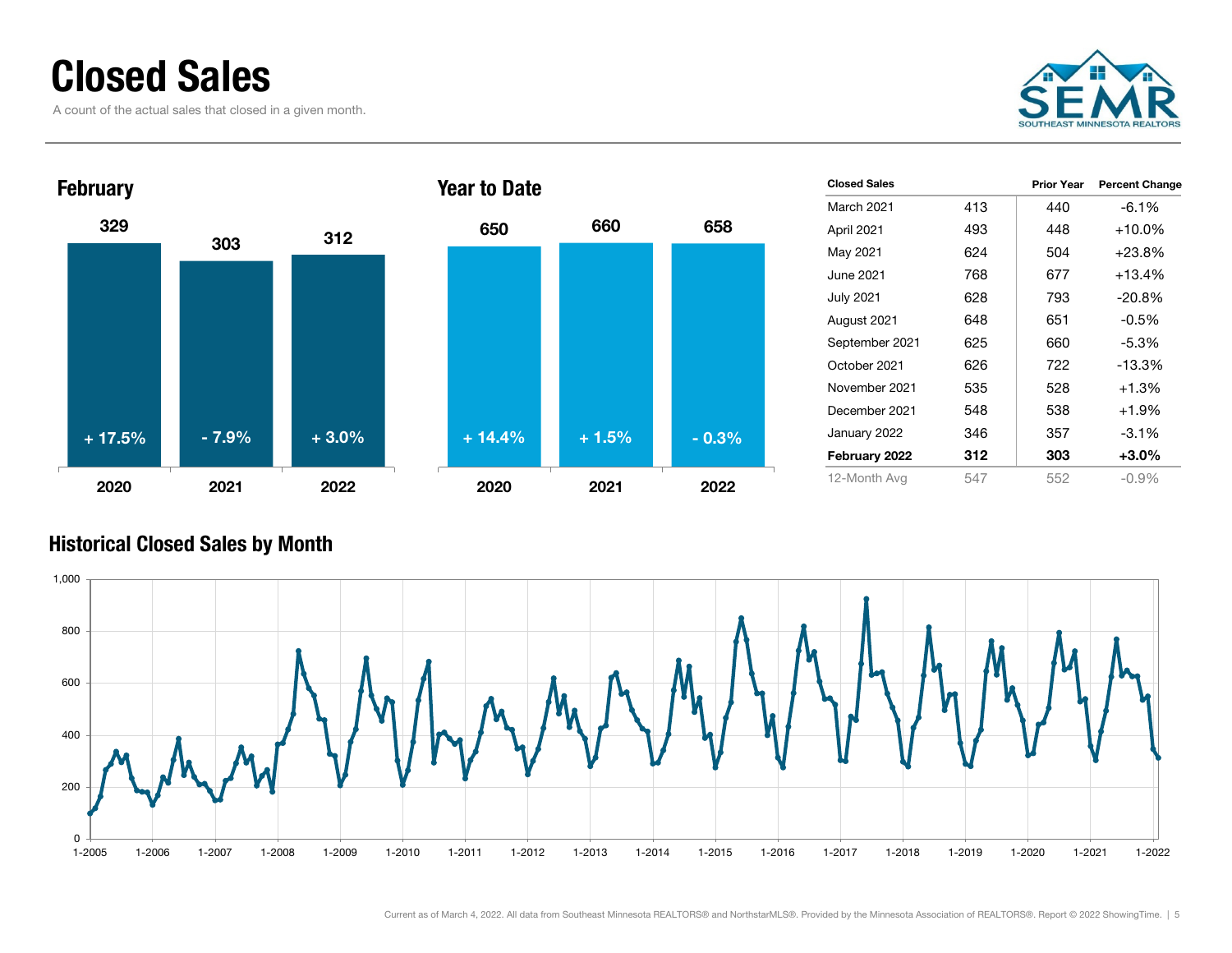### Days on Market Until Sale

Average number of days between when a property is listed and when an offer is accepted in a given month.



Prior Year Percent Change



#### Historical Days on Market Until Sale by Month

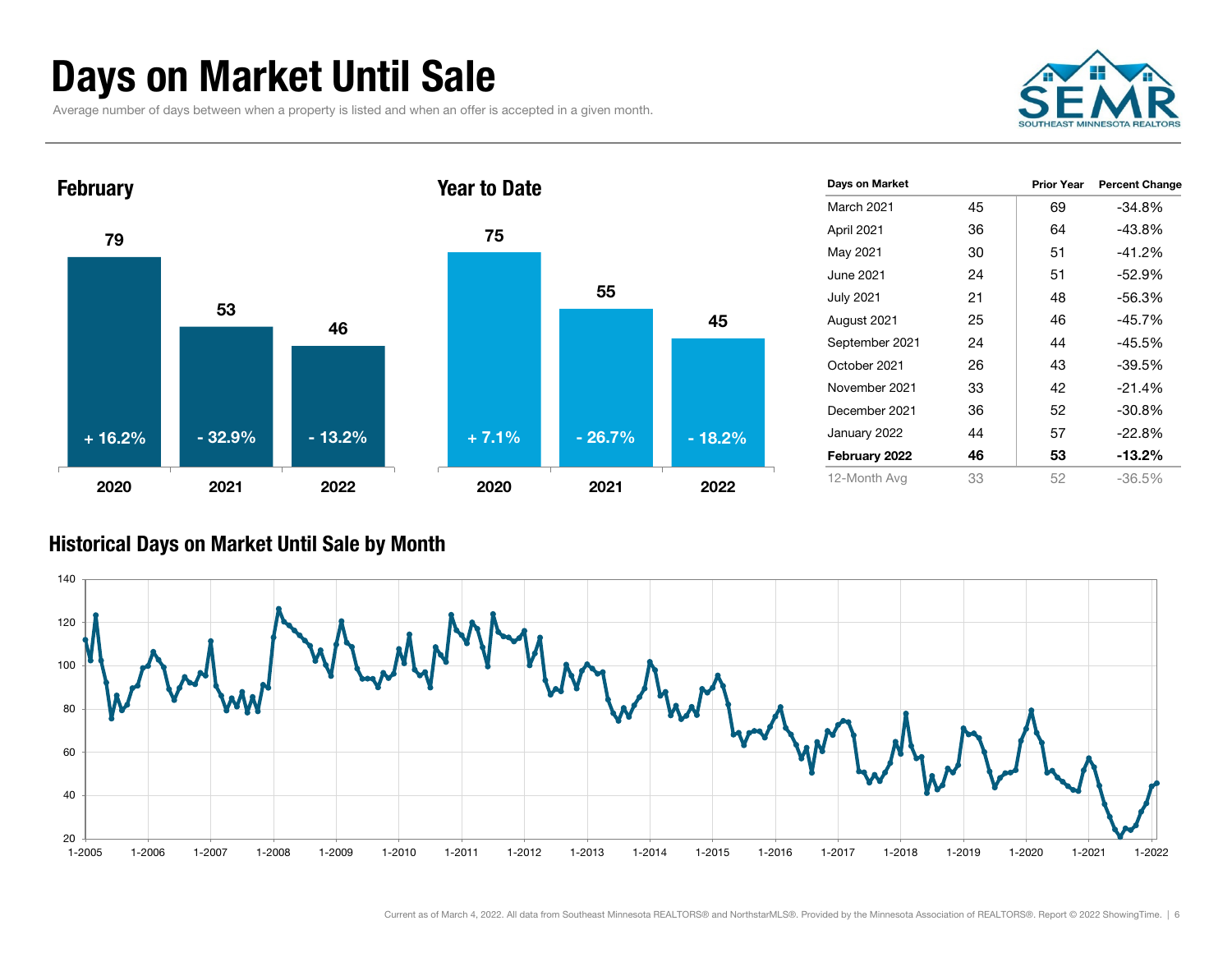### Median Sales Price

Point at which half of the sales sold for more and half sold for less, not accounting for seller concessions, in a given month.



February

#### Year to Date



| <b>Median Sales Price</b> |           | <b>Prior Year</b> | <b>Percent Change</b> |
|---------------------------|-----------|-------------------|-----------------------|
| March 2021                | \$239,512 | \$210,000         | $+14.1%$              |
| April 2021                | \$227,000 | \$216,250         | $+5.0%$               |
| May 2021                  | \$249,950 | \$220,000         | +13.6%                |
| June 2021                 | \$265,000 | \$228,000         | $+16.2%$              |
| <b>July 2021</b>          | \$260,000 | \$217,925         | $+19.3%$              |
| August 2021               | \$248,525 | \$231,750         | $+7.2%$               |
| September 2021            | \$245,500 | \$228,500         | $+7.4%$               |
| October 2021              | \$252,500 | \$230,000         | $+9.8%$               |
| November 2021             | \$234,000 | \$225,000         | $+4.0%$               |
| December 2021             | \$250,000 | \$224,700         | $+11.3%$              |
| January 2022              | \$238,500 | \$217,450         | $+9.7%$               |
| February 2022             | \$255,000 | \$200,000         | $+27.5\%$             |
| 12-Month Avg              | \$247,124 | \$220,798         | $+11.9%$              |

#### Historical Median Sales Price by Month

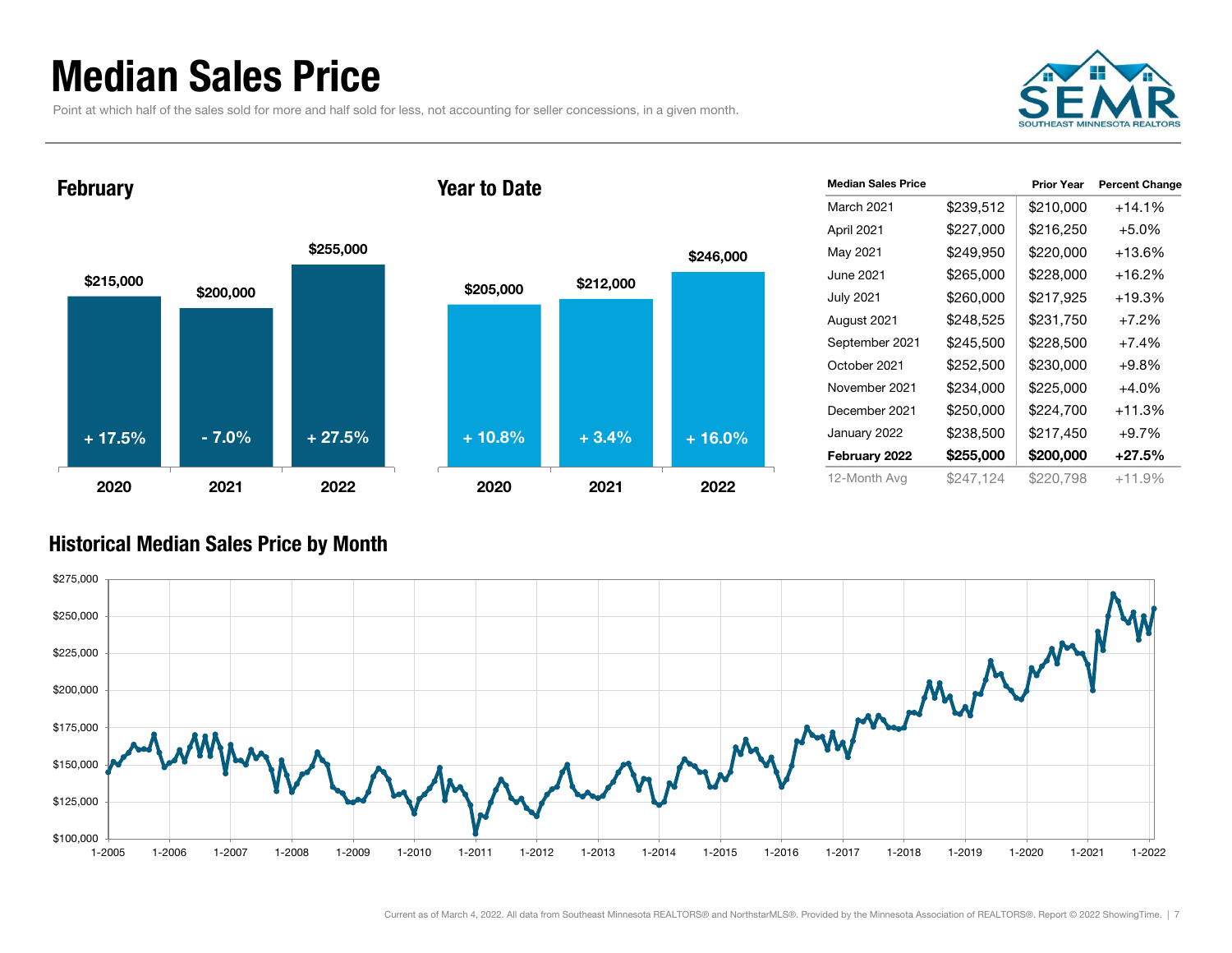### Average Sales Price

Average sales price for all closed sales, not accounting for seller concessions, in a given month.



**February** 

#### Year to Date



|           | <b>Prior Year</b> | <b>Percent Change</b> |
|-----------|-------------------|-----------------------|
| \$263,965 | \$239,074         | $+10.4%$              |
| \$259,685 | \$236,486         | $+9.8\%$              |
| \$290,018 | \$243,211         | +19.2%                |
| \$289,824 | \$251,466         | $+15.3%$              |
| \$290,195 | \$247,731         | $+17.1%$              |
| \$276,637 | \$248,610         | $+11.3%$              |
| \$286,302 | \$254,875         | $+12.3%$              |
| \$285,255 | \$258,972         | $+10.1%$              |
| \$271,648 | \$252,522         | +7.6%                 |
| \$282,178 | \$245,951         | $+14.7%$              |
| \$275,404 | \$249,248         | $+10.5%$              |
| \$301,870 | \$231,949         | $+30.1%$              |
| \$281.082 | \$246,675         | $+13.9%$              |
|           |                   |                       |

#### Historical Average Sales Price by Month

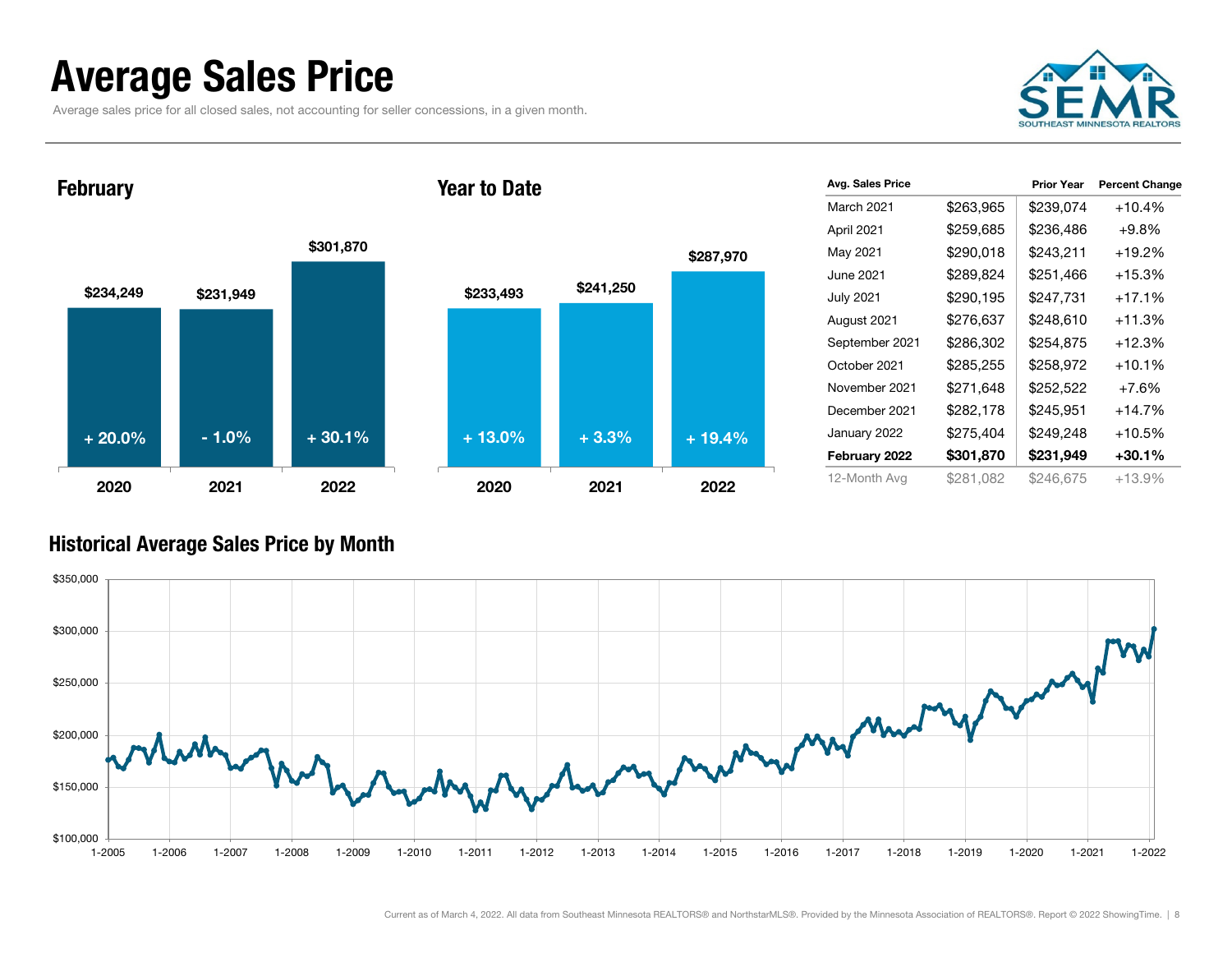## Percent of Original List Price Received

Percentage found when dividing a property's sales price by its original list price, then taking the average for all properties sold in a given month, not accounting for seller concessions.



95.4% 96.8% 98.3% 2020 2021 2022**February** 95.1% 96.9% 97.9% 2020 2021 2022Year to Date+ 0.2% $\%$  + 1.5% + 1.5% + 0.1% + 1.9% + 1.0%

| Pct. of Orig. Price Received |        | <b>Prior Year</b> | <b>Percent Change</b> |
|------------------------------|--------|-------------------|-----------------------|
| March 2021                   | 99.6%  | 96.8%             | $+2.9%$               |
| April 2021                   | 100.4% | 97.8%             | $+2.7%$               |
| May 2021                     | 101.3% | 97.5%             | $+3.9%$               |
| June 2021                    | 102.3% | 98.1%             | +4.3%                 |
| <b>July 2021</b>             | 102.3% | 98.3%             | $+4.1%$               |
| August 2021                  | 100.5% | 98.6%             | $+1.9%$               |
| September 2021               | 99.1%  | 98.5%             | $+0.6%$               |
| October 2021                 | 99.2%  | 98.7%             | $+0.5%$               |
| November 2021                | 98.1%  | 97.4%             | $+0.7%$               |
| December 2021                | 97.6%  | 96.8%             | $+0.8%$               |
| January 2022                 | 97.5%  | 96.9%             | $+0.6%$               |
| February 2022                | 98.3%  | 96.8%             | +1.5%                 |
| 12-Month Avg                 | 99.7%  | 97.7%             | $+2.0%$               |

#### Historical Percent of Original List Price Received by Month

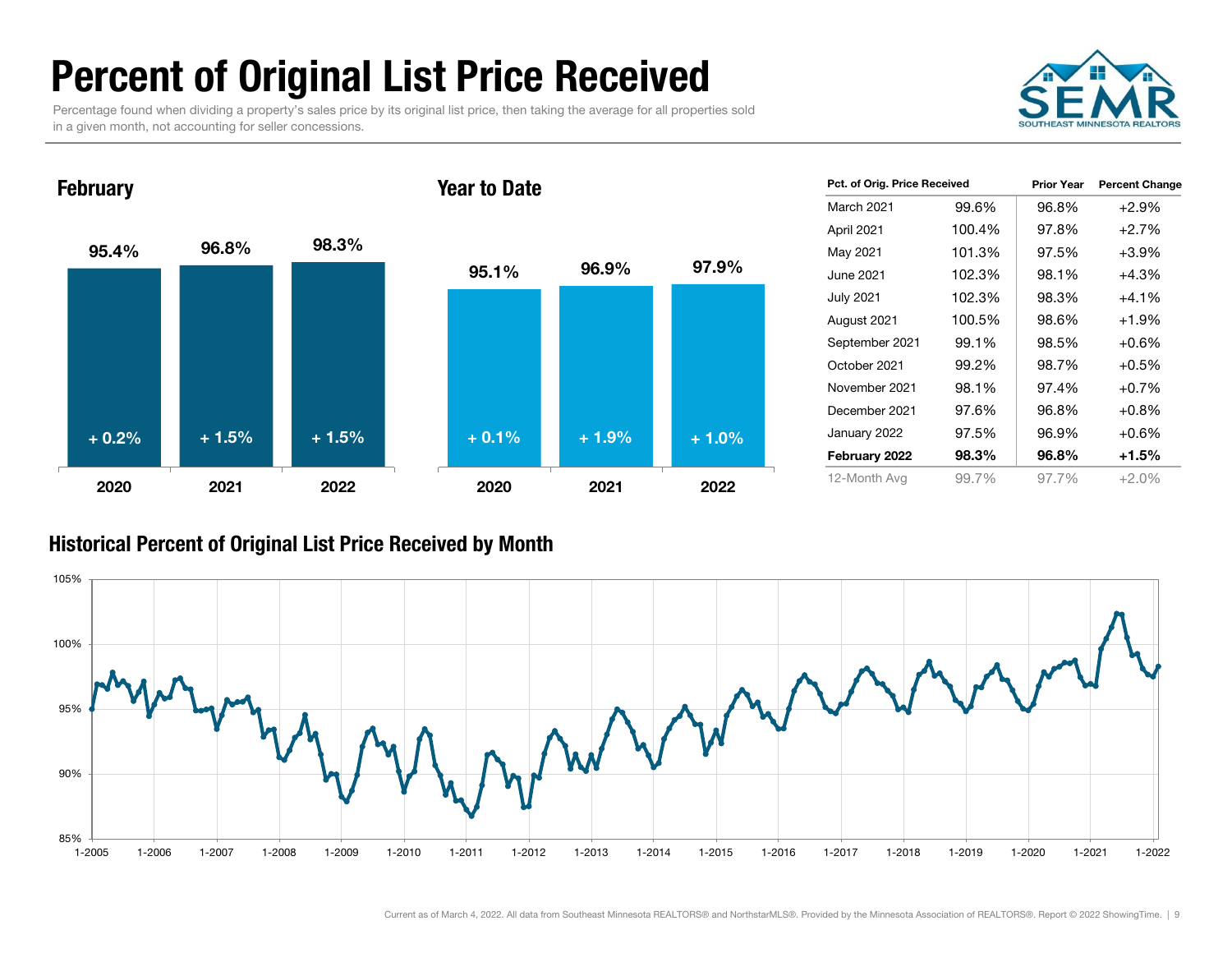## Housing Affordability Index

This index measures housing affordability for the region. For example, an index of 120 means the median household income is 120% of what is necessary to qualify for the median-priced home under prevailing interest rates. A higher number means greater affordability.



1942081552020 2021 2022**February** 203 1961612020 2021 2022Year to Date- 6.3%+ 7.2% - 25.5% - 3.4% - 1.0% - 17.9%

| <b>Affordability Index</b> |     | <b>Prior Year</b> | <b>Percent Change</b> |
|----------------------------|-----|-------------------|-----------------------|
| <b>March 2021</b>          | 174 | 191               | $-8.9%$               |
| April 2021                 | 188 | 195               | $-3.6%$               |
| May 2021                   | 171 | 191               | $-10.5%$              |
| June 2021                  | 160 | 187               | $-14.4%$              |
| July 2021                  | 164 | 198               | $-17.2%$              |
| August 2021                | 172 | 188               | $-8.5%$               |
| September 2021             | 173 | 191               | $-9.4%$               |
| October 2021               | 168 | 191               | $-12.0%$              |
| November 2021              | 186 | 197               | $-5.6\%$              |
| December 2021              | 166 | 197               | $-15.7%$              |
| January 2022               | 168 | 201               | $-16.4%$              |
| February 2022              | 155 | 208               | $-25.5%$              |
| 12-Month Avg               | 170 | 194               | $-12.4%$              |

#### Historical Housing Affordability Index by Mont h

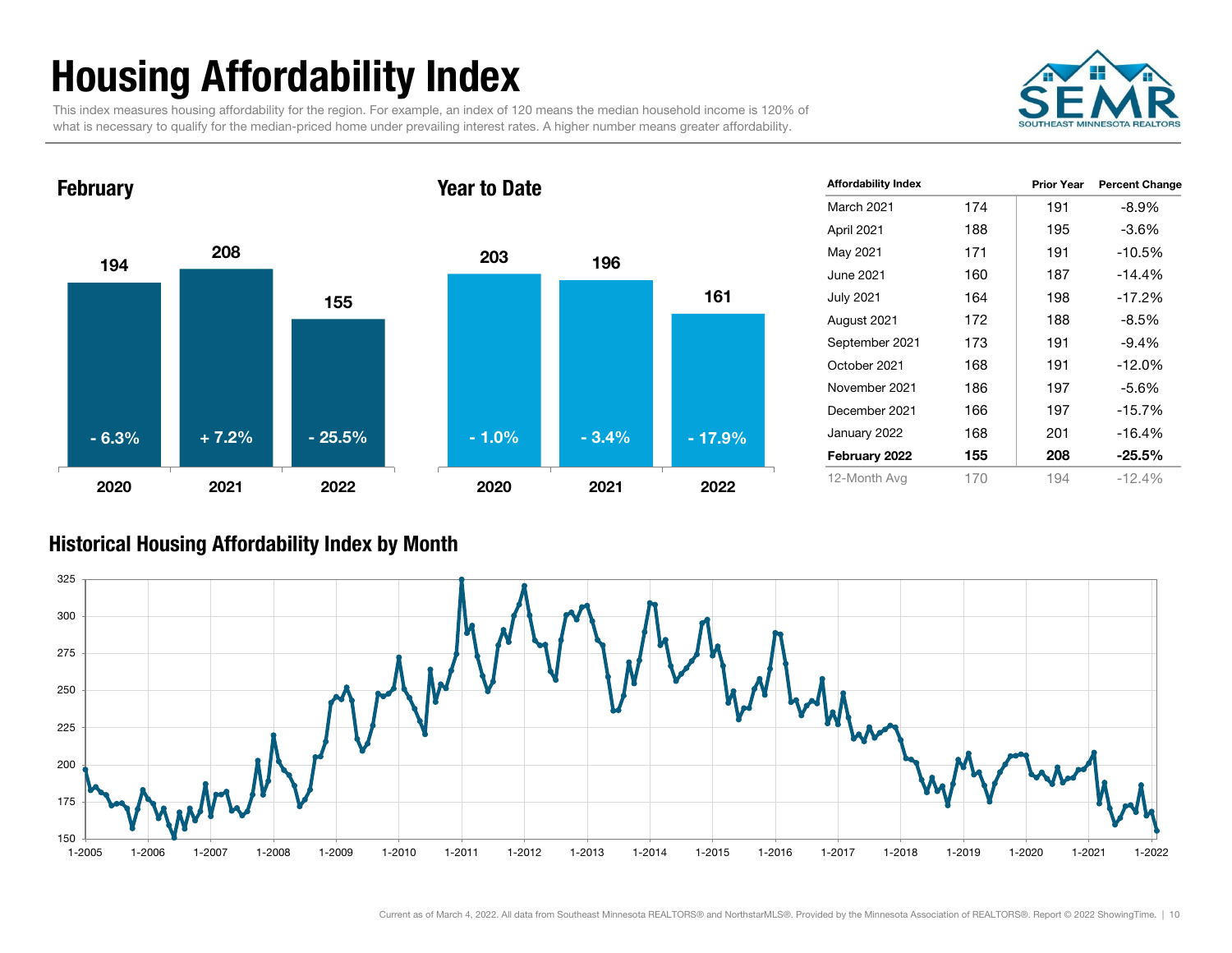### Inventory of Homes for Sale

The number of properties available for sale in active status at the end of a given month.





#### Historical Inventory of Homes for Sale by Month

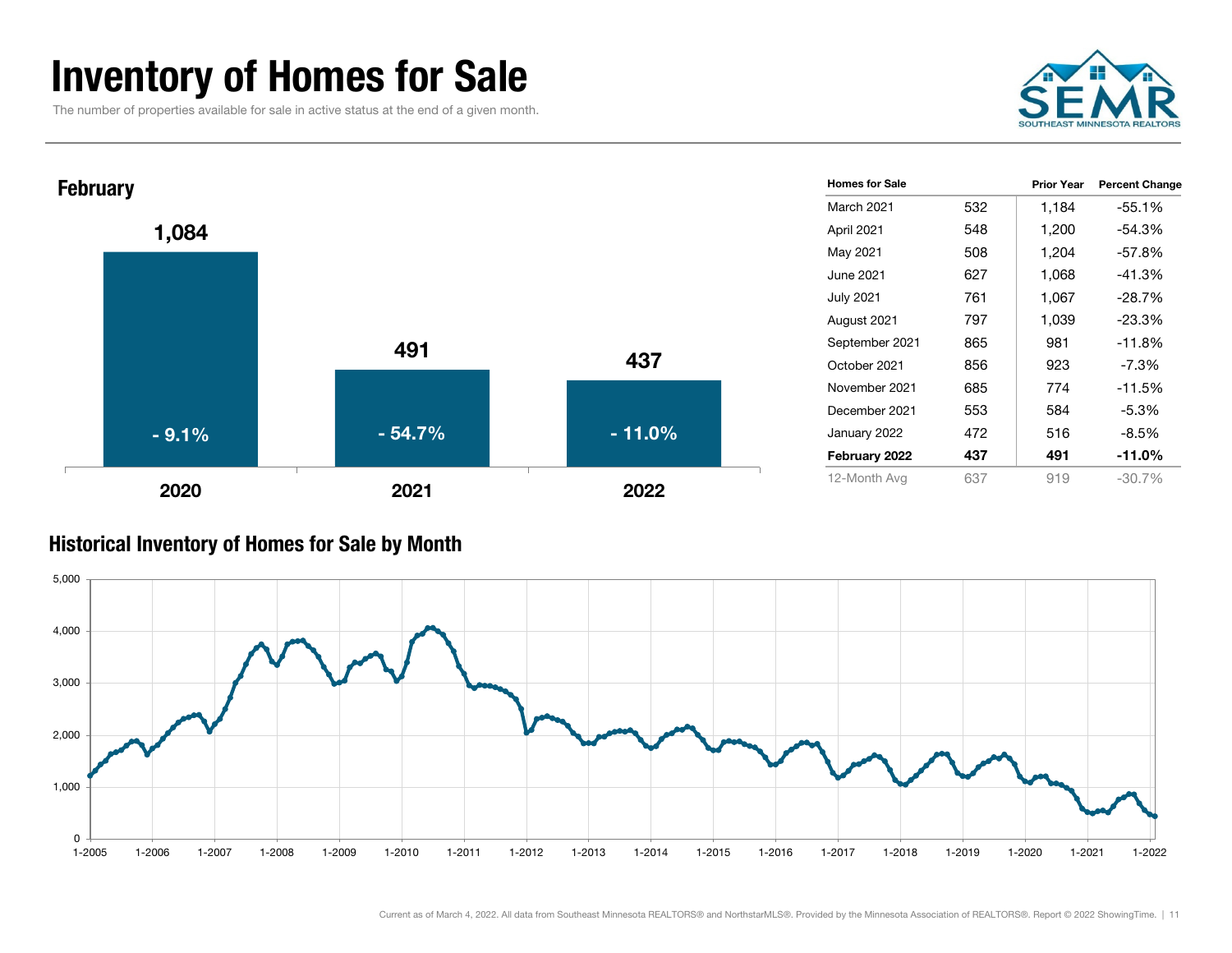### Months Supply of Inventory

The inventory of homes for sale at the end of a given month, divided by the average monthly pending sales from the last 12 months.





#### Historical Months Supply of Inventory by Month